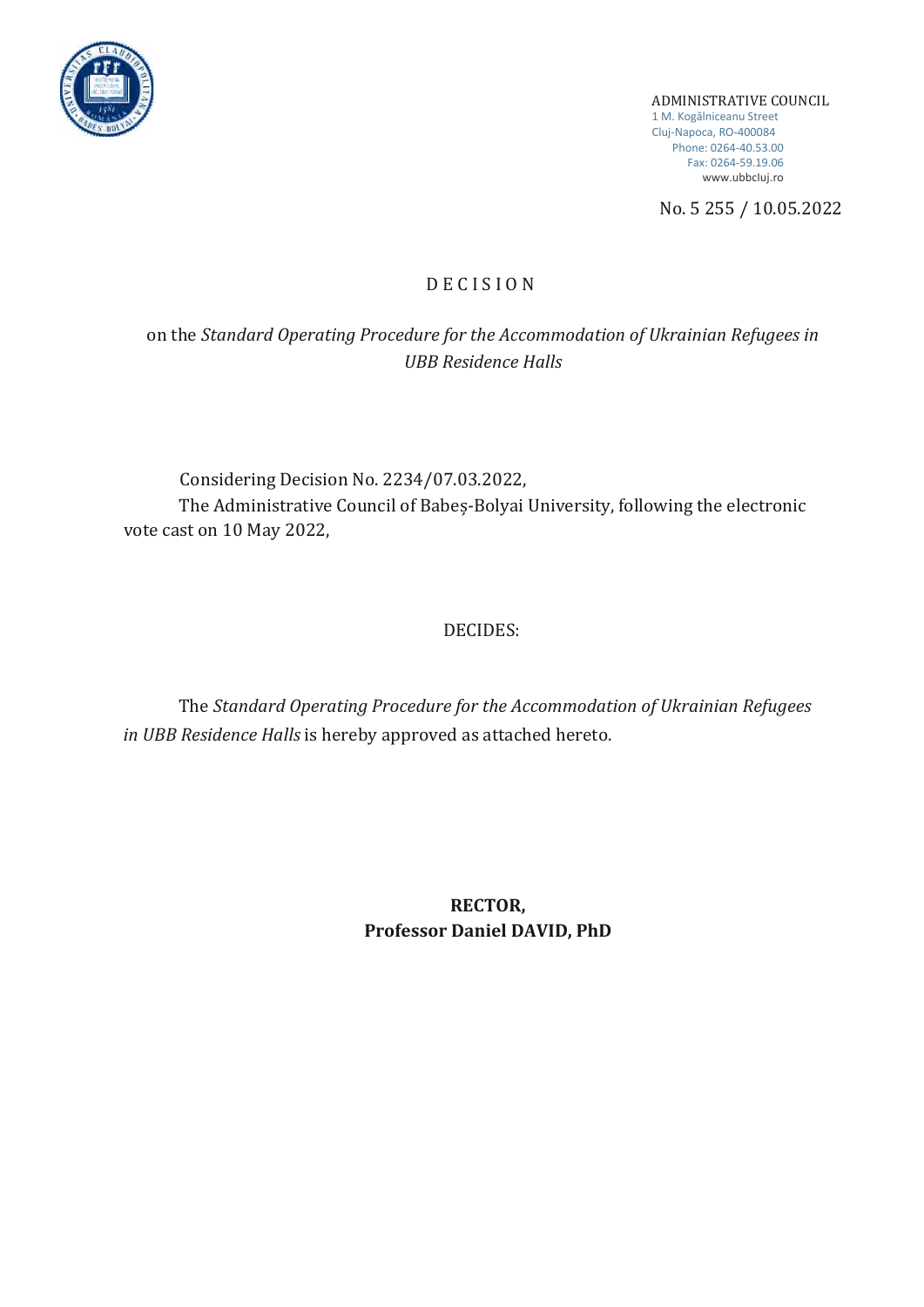| <b>BABES-BOLYAI UNIVERSITY</b> |                                                                                                                    | PO 022                                     |
|--------------------------------|--------------------------------------------------------------------------------------------------------------------|--------------------------------------------|
| <b>CLUJ-NAPOCA</b>             |                                                                                                                    | 1st Edition                                |
| <b>Social Service</b>          | The Standard Operating<br>Procedure for the<br>Accommodation of<br>Ukrainian Refugees<br>in UBB Residence<br>Halls | No. of copies<br>Revision<br>No. of copies |
|                                |                                                                                                                    | Page                                       |
|                                |                                                                                                                    | Copy 01                                    |

Addendum to Administrative Council Decision No. 5 255 / 10.05.2022

## **1. List of persons responsible for drafting, reviewing and approving the edition or, as applicable, the revision of the Standard Operating Procedure edition**

|          | Related<br>information | Last name and first<br>name                    | Position                                                                     | Date       | Signature |
|----------|------------------------|------------------------------------------------|------------------------------------------------------------------------------|------------|-----------|
| $\theta$ |                        |                                                |                                                                              |            | 5         |
| 1.1      | Drafted                | Monica Trif                                    | Secretary                                                                    | 12/04/2022 |           |
| 1.2      | Drafted<br>Verified    | Monica Ghiolțan                                | Head of Social<br><b>Services</b>                                            | 14/04/2022 |           |
| 1.3      | Approve<br>d           | Associate professor<br>Alexandra Muțiu,<br>PhD | President of the<br>of the SCIM<br>Implementation<br>Monitoring<br>Committee |            |           |

### **2. Status of editions and revisions for the Standard Operating Procedure editions**

| Edition or, as<br>applicable, revision<br>of edition | Revised segment | Mode of revision | Starting date from<br>which the provisions<br>of the edition or revision<br>of the edition apply |
|------------------------------------------------------|-----------------|------------------|--------------------------------------------------------------------------------------------------|
|                                                      |                 |                  |                                                                                                  |
| Edition                                              |                 |                  |                                                                                                  |

#### **List of Standard Operating Procedure edition or, as applicable, revision recipients**

|             | Purpose of No. of | Sector  | Position  | Last name    | Date    | Signature |
|-------------|-------------------|---------|-----------|--------------|---------|-----------|
|             | disseminat copies |         |           | First name   | of      |           |
|             | 10 <sub>n</sub>   |         |           |              | receipt |           |
|             |                   |         |           |              |         |           |
| 3.1         |                   | Social  | Patrimony | Social       |         |           |
|             | Implementation,   | Service | manager   | Service      |         |           |
|             | record keeping,   |         | Secretary | <b>Staff</b> |         |           |
|             | archiving         |         |           |              |         |           |
| 3.2         |                   | Social  | Patrimony | Social       |         |           |
|             | Informatio        | Service | manager   | Service      |         |           |
| $\mathbf n$ |                   |         |           | <b>Staff</b> |         |           |
|             |                   |         | Secretary |              |         |           |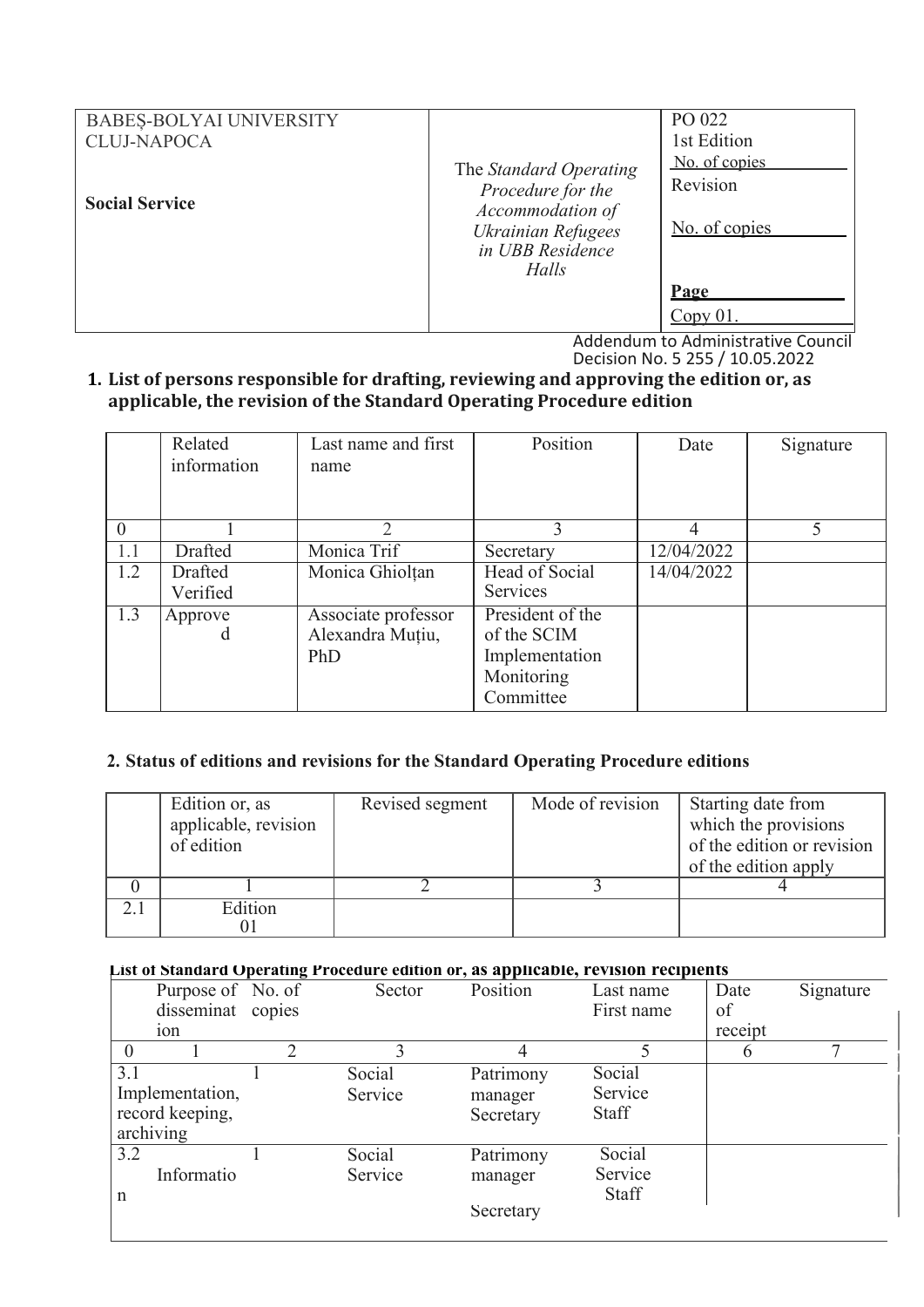| <b>BABES-BOLYAI UNIVERSITY</b><br><b>CLUJ-NAPOCA</b> |                                                                                                               | PO 022<br><b>1st Edition</b>                      |
|------------------------------------------------------|---------------------------------------------------------------------------------------------------------------|---------------------------------------------------|
| <b>Social Service</b>                                | <b>Standard Operating</b><br><b>Procedure for the</b><br><b>Accommodation of</b><br><b>Ukrainian Refugees</b> | No. of copies<br><b>Revision</b><br>No. of copies |
|                                                      | in UBB Residence<br><b>Halls</b>                                                                              | Page<br>Copy no. $01$                             |

Addendum to Administrative Council Decision No. 5 255 / 10.05.2022

## **Purpose**

Providing accommodation for Ukrainian refugees.

## **Premise**

Assisting refugees from Ukraine by providing accommodation in UBB residence halls.

# **Proceedings**

| <b>Course of action</b>         | <b>Action</b>                                                                                                                                                                                                                                                                                                                                                |
|---------------------------------|--------------------------------------------------------------------------------------------------------------------------------------------------------------------------------------------------------------------------------------------------------------------------------------------------------------------------------------------------------------|
| Patrimony<br>Manager/ Secretary | Receives accommodation applications from the GAD<br>1.<br>management and complies with the accompanying resolutions<br>when allocating accommodation: approved/rejected, cost-<br>free/chargeable accommodation, the residence hall where the<br>applicant is to stay (if specified) and the period of<br>accommodation. The term of accommodation initially |
|                                 | approved is limited to a maximum of 90 days. At the end of<br>this period all applications for extensions will be considered on<br>a case-by-case basis.                                                                                                                                                                                                     |
|                                 | Files applications in the Social Service reception register as<br>2.<br>well as an identity document of the person to be<br>accommodated (passport/residence permit).                                                                                                                                                                                        |
|                                 | 3.<br>Allocates accommodation places, considering the following:                                                                                                                                                                                                                                                                                             |
|                                 | If the successful applicant has a passport with a visa issued on<br>$\bullet$<br>arrival in Romania, they allocate the accommodation place in<br>one of the student residence halls in Cluj-Napoca, UBB<br>Branches or UBB Resita UC depending on the location where                                                                                         |
|                                 | accommodation is sought.                                                                                                                                                                                                                                                                                                                                     |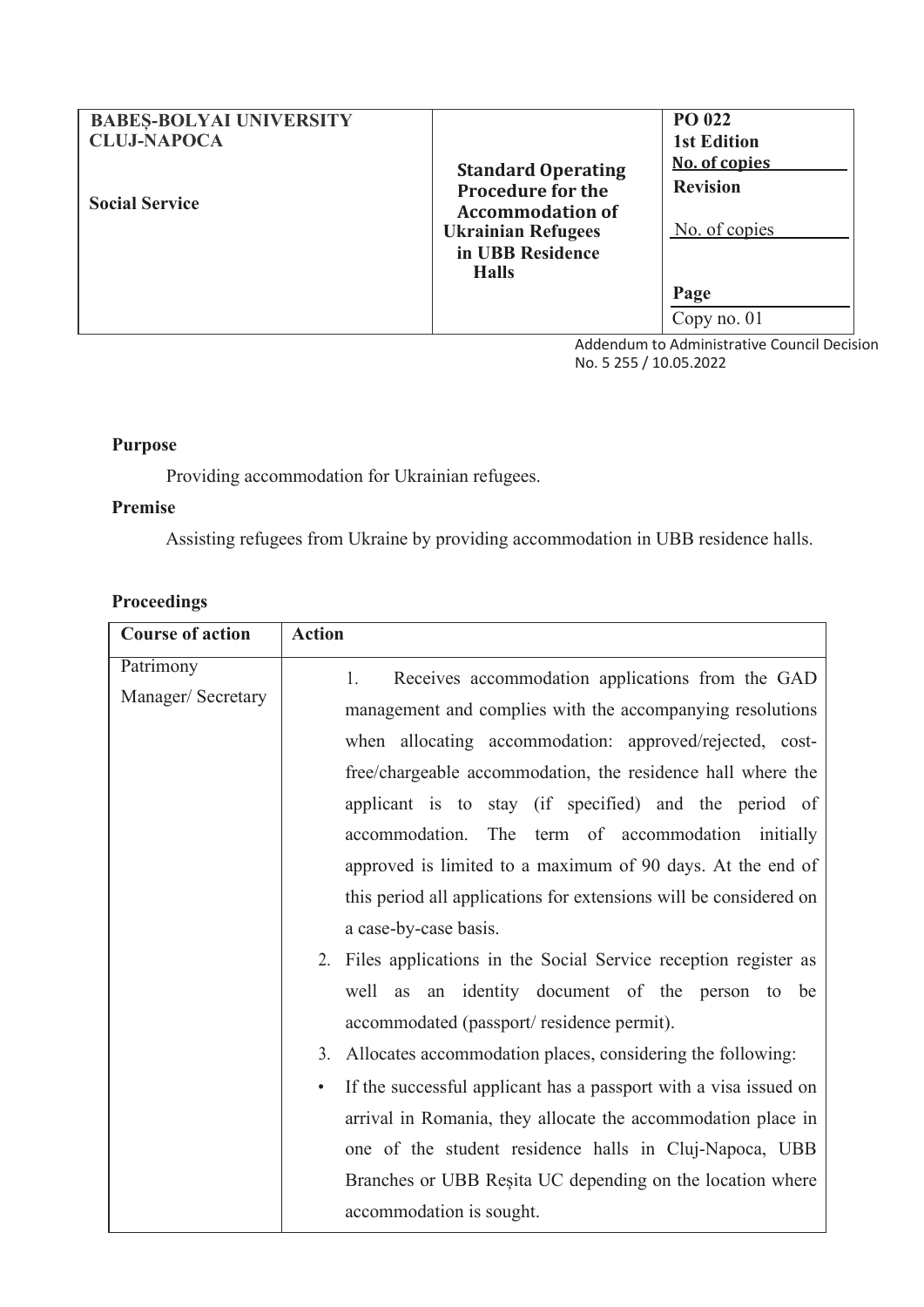| <b>BABES-BOLYAI UNIVERSITY</b><br><b>CLUJ-NAPOCA</b>   |                                                                                  | <b>PO 022</b><br><b>1st Edition</b>      |  |
|--------------------------------------------------------|----------------------------------------------------------------------------------|------------------------------------------|--|
| <b>Social Service</b>                                  | <b>Standard Operating</b><br><b>Procedure for the</b><br><b>Accommodation of</b> | <b>No. of issues:</b><br><b>Revision</b> |  |
|                                                        | <b>Ukrainian Refugees in</b><br><b>UBB Residence Halls</b>                       | No. of copies                            |  |
|                                                        |                                                                                  | <b>Page</b><br>Copy no. 01               |  |
| <b>Addendum to Administrative Council Decision No.</b> |                                                                                  |                                          |  |

**5 255 / 10.05.2022** • If the successful applicant holds a temporary residence permit in Romania, they allocate the accommodation place in one of the student residence halls in Cluj-Napoca, UBB Branches or UBB Reșita UC depending on the location where accommodation is sought. For people who hold a residence permit in Romania and have signed an employment/ work contract or any type of collaboration (teaching courses/ seminars/laboratories/research etc.) with UBB, accommodation can also be allocated in the A4 residence hall on Campus Hașdeu or Juventus residence hall in the luliu Hațieganu Sports Park on the places reserved for UBB employees (subject to availability).

If the applicant holds a visa and obtains the status of a foreign student studying at UBB, they will be allocated an accommodation place according to the accommodation allocation scheme managed by the Centre for International Cooperation.

4. Forwards approved accommodation applications to the residence hall administrators corresponding to the residence hall where the accommodation has been allocated and ensures that the GAD management resolution is complied with.

5. Files and archives accommodation applications and stores the applications and attached documents submitted to the residence hall administration in electronic form.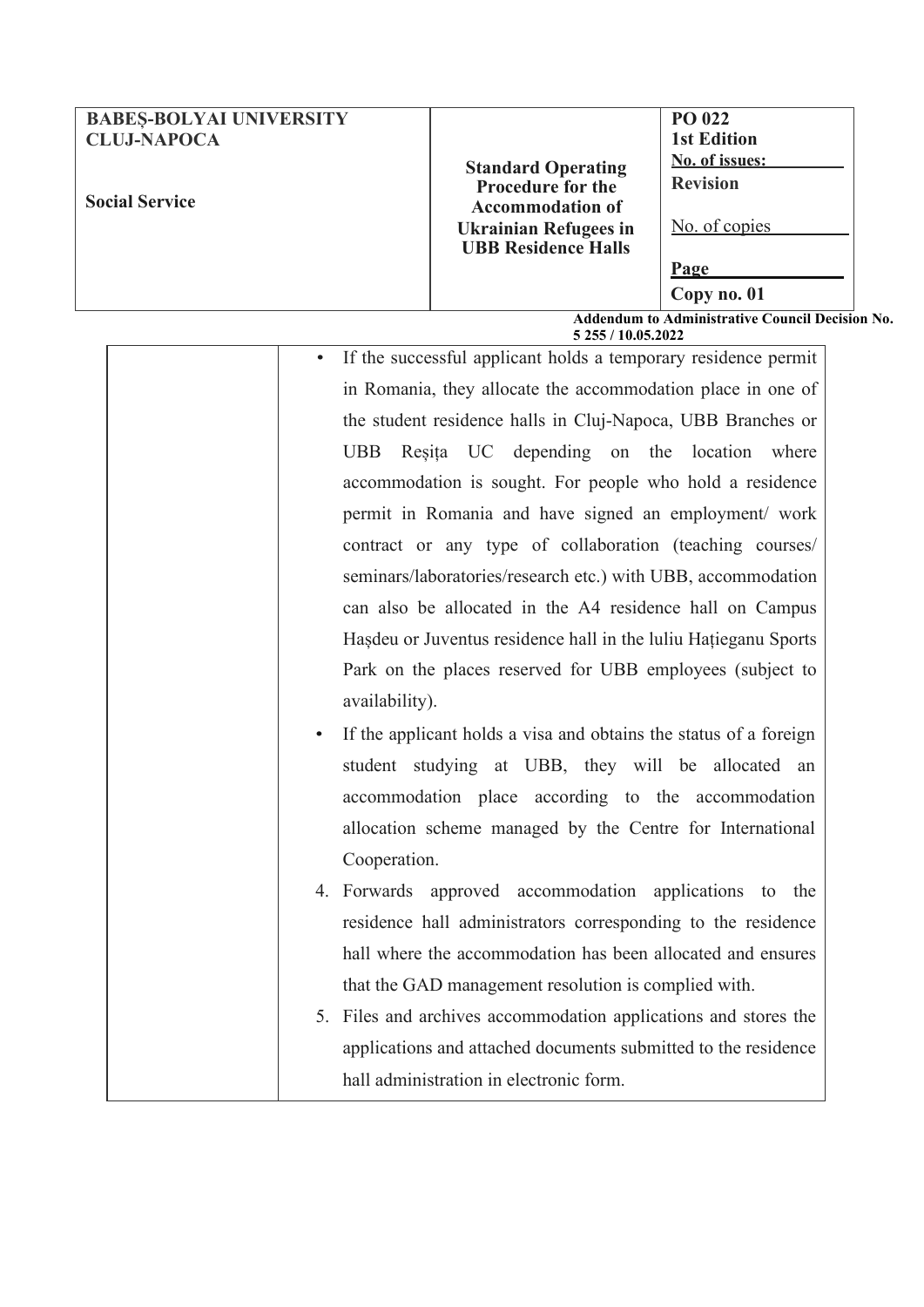| <b>BABES-BOLYAI UNIVERSITY</b><br><b>CLUJ-NAPOCA</b><br><b>Social Service</b> | <b>Standard Operating</b><br><b>Procedure</b><br>for the Accommodation of<br><b>Ukrainian Refugees in</b><br><b>UBB Residence</b><br><b>Halls</b> | PO 022<br><b>1st Edition</b><br><b>No. of copies</b><br><b>Revision</b><br>No. of copies |
|-------------------------------------------------------------------------------|---------------------------------------------------------------------------------------------------------------------------------------------------|------------------------------------------------------------------------------------------|
|                                                                               |                                                                                                                                                   | Page                                                                                     |
|                                                                               |                                                                                                                                                   | Copy no. $01$ .                                                                          |
|                                                                               |                                                                                                                                                   | Addendum to Administrative Council<br>Decision No. 5 255 / 10.05.2022                    |

| Patrimony           | 6.<br>Receives successful accommodation applications. Fills       |
|---------------------|-------------------------------------------------------------------|
| Manager (residence  | in a table with the personal data of the person to be             |
| hall administrator) | accommodated (last name, first name, country of origin,           |
|                     | country they come from, passport details, date of visa            |
|                     |                                                                   |
|                     | issuance/ residence permit number, validity period, check-in      |
|                     | date and check-out date), prepares a tenancy agreement for the    |
|                     | accommodation allocated and registers the person in the           |
|                     | computer application. If the person accommodated in the           |
|                     | residence hall does not hold a temporary residence permit in      |
|                     | Romania and wishes to stay in the country for a period longer     |
|                     | than 90 days, the residence hall administrator will refer them    |
|                     | to MAI (Ministry of Internal Affairs and Immigration) to          |
|                     | obtain a permit (the 90-day visa is considered a tourist visa).   |
|                     | 7. Arranges the actual accommodation of the applicants, signs the |
|                     | tenancy agreement in two copies, issues the residence hall pass   |
|                     | and makes the room and room inventory available.                  |
|                     | 8. Ensures that bed linen is changed weekly in the rooms of the   |
|                     | accommodated persons.                                             |
|                     | 9. When the lodgers check out of the residence hall, takes over   |
|                     | the room and the room inventory as it was handed over.            |
|                     | 10. Forwards to the Social Services the complete table with the   |
|                     | data of the refugees accommodated/discharged.                     |
|                     | 11. Keeps records and gives notice, 10 days in advance, to the    |
|                     | lodgers who are nearing the expiry of the approved 90-day         |
|                     | accommodation period in order to submit a new application for     |
|                     | accommodation if they wish to remain accommodated in the          |
|                     |                                                                   |
|                     | residence hall.                                                   |
|                     | Ensures that the accommodated refugees do not exceed the          |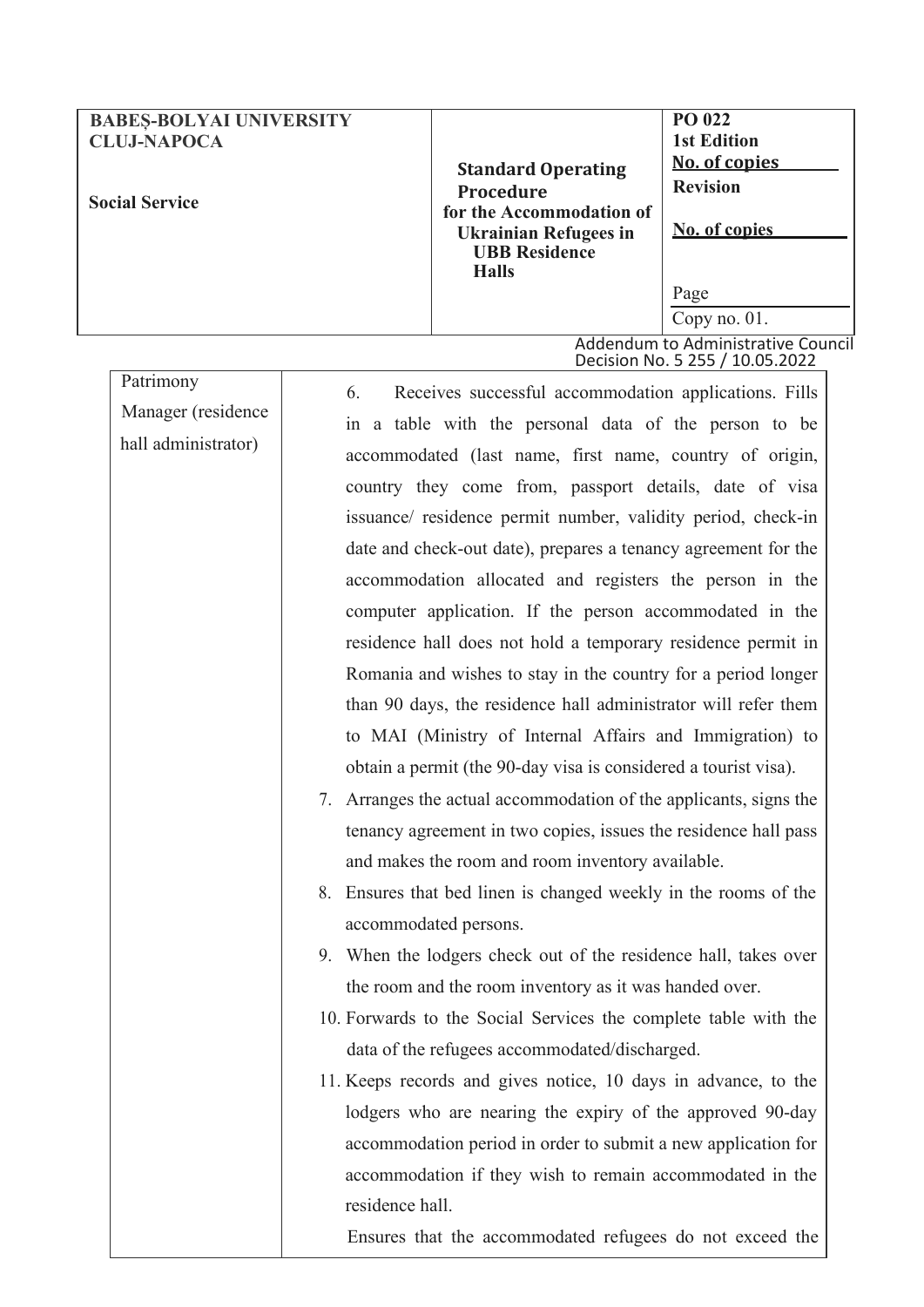legal period of residence in Romania by checking the documents provided upon accommodation (passport visa, validity of residence permit). Informs the persons accommodated, 30 days before the expiry of the validity period of their residence permit in Romania, of the possibility to obtain their legal documents in Romania by contacting the MAI General Inspectorate for Immigration. 13. Informs the UBB Social Service/ GAD of any unexpected situations occurring during the stay of these persons. 14. Files and archives accommodation applications and a copy of the tenancy agreement and related addenda.